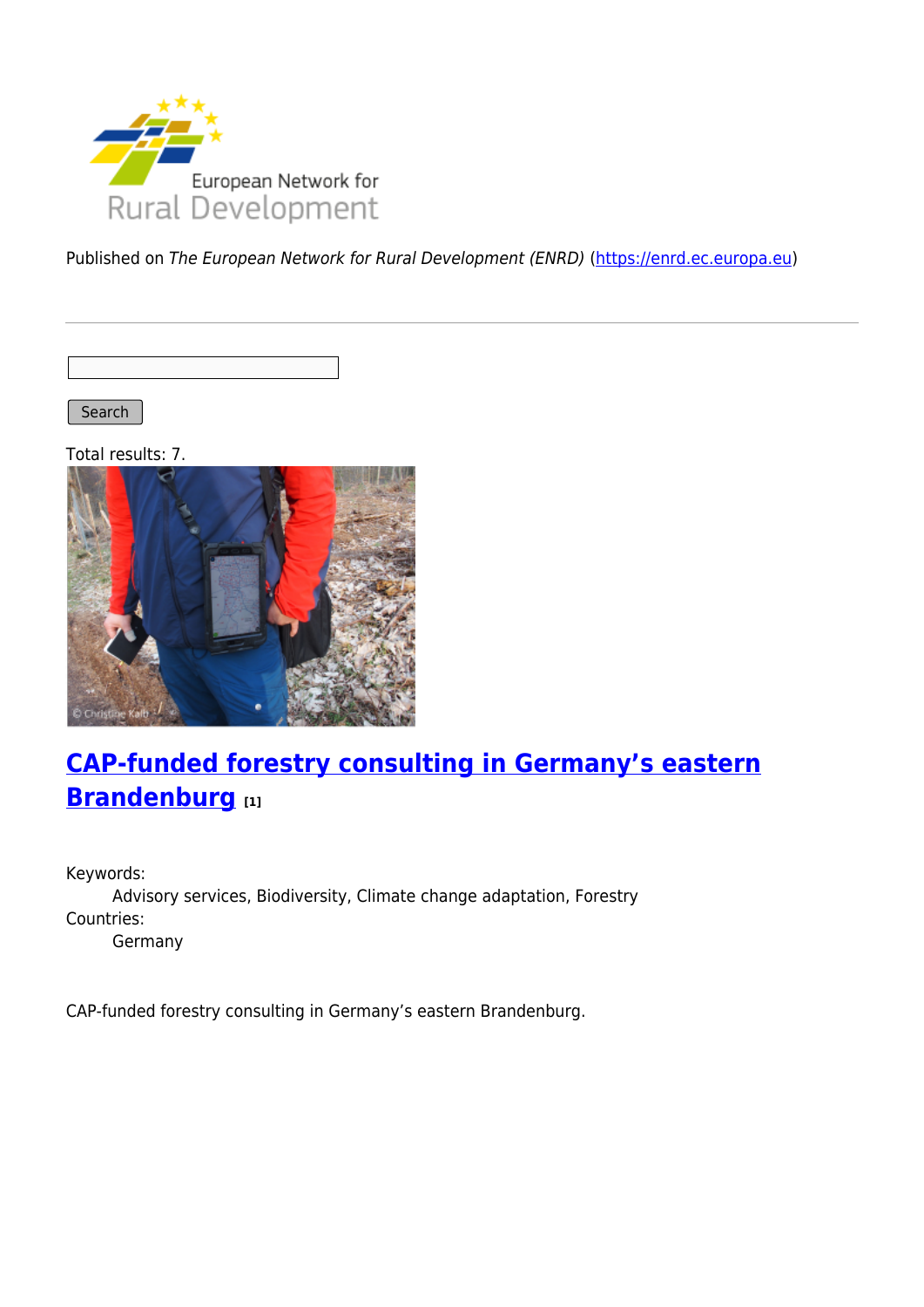

# **[A model advisory project on nature conservation and](https://enrd.ec.europa.eu/projects-practice/model-advisory-project-nature-conservation-and-protection_en) [protection](https://enrd.ec.europa.eu/projects-practice/model-advisory-project-nature-conservation-and-protection_en) [2]**

Keywords:

Advisory services, Agriculture, Biodiversity, Cooperation, Environmental protection, Networking Countries:

Germany

A cooperation project to develop an innovative, area-specific model of nature conservation advisory services.



#### **[Climate-stable forests for the Elbe-Elster region](https://enrd.ec.europa.eu/projects-practice/climate-stable-forests-elbe-elster-region_en) [3]**

Keywords:

Climate change adaptation, Environmental protection, Forestry, Information & promotion activities

Countries:

Germany

A project that combines research, environmental education and forestry practice and is aimed at small and medium-sized private forest owners who are severely affected by climate change.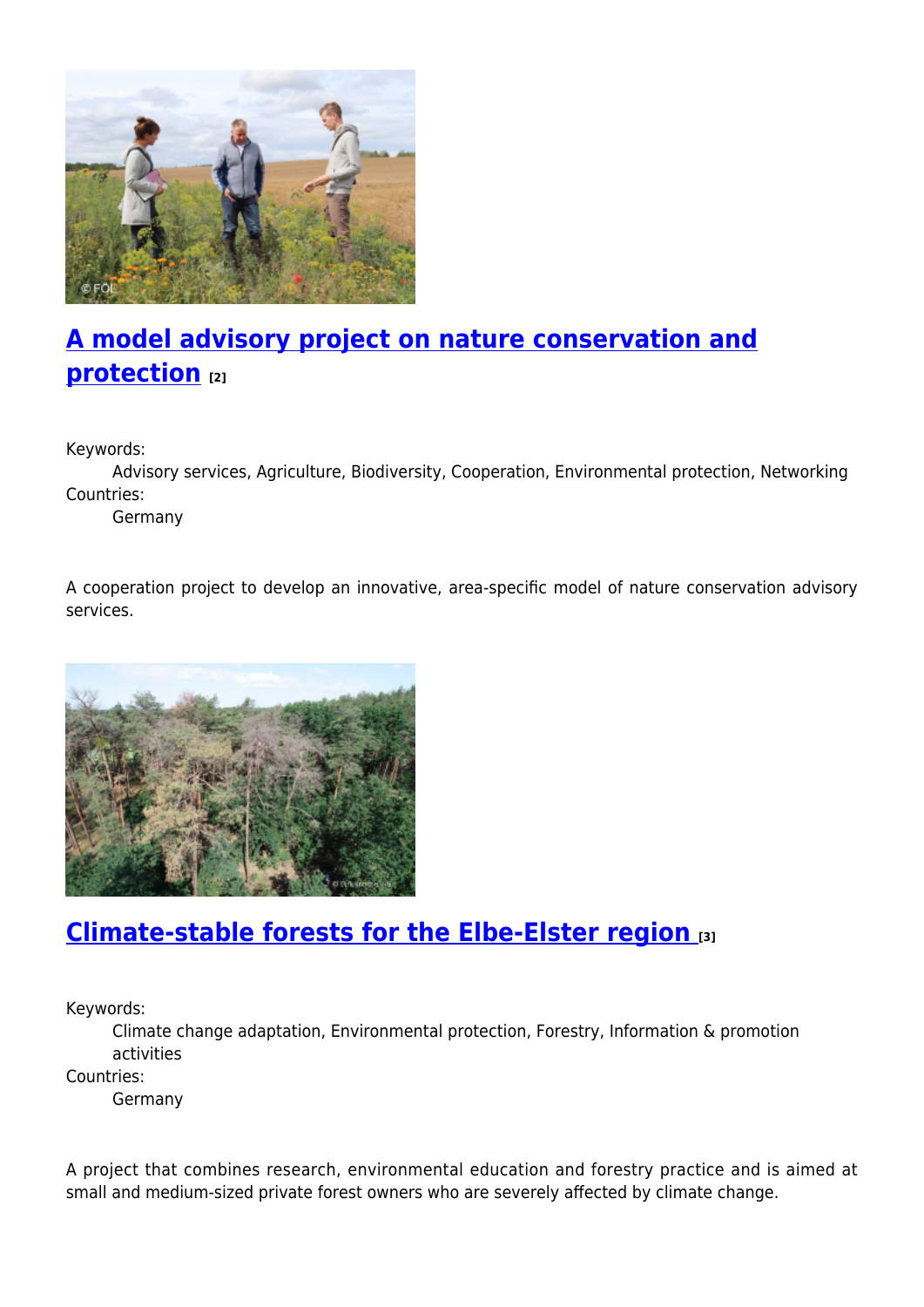

### **[Green Future Munter - Germany](https://enrd.ec.europa.eu/projects-practice/green-future-munter-germany_en) [4]**

Keywords:

Agriculture, Biodiversity, Cooperation, Innovation, Rural Inspiration Awards: nominees Countries:

Germany

MUNTER integrates objectives for water, soil and flood protection with broader objectives such as climate protection, biodiversity and animal welfare.



#### **[BOSOLA – a demonstration project on photovoltaic irrigation](https://enrd.ec.europa.eu/projects-practice/bosola-demonstration-project-photovoltaic-irrigation_en) [5]**

Keywords: Agriculture, Cooperation, Innovation, Irrigation Countries: Spain

Setting up a hybrid irrigation system using solar energy to reduce energy costs and carbon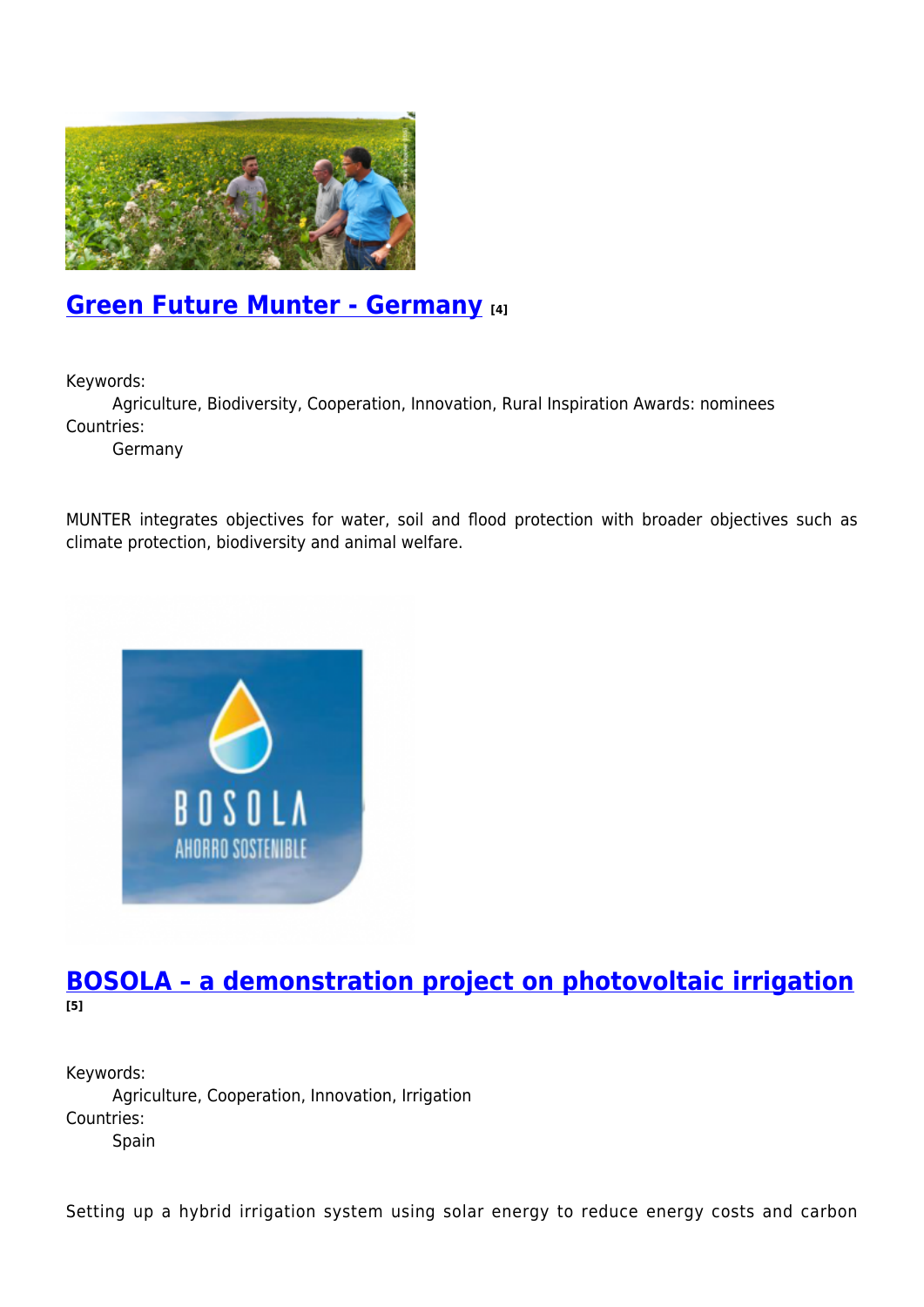dioxide emissions.



### **[GO SETOS - Multifunctional borders for sustainable](https://enrd.ec.europa.eu/projects-practice/go-setos-multifunctional-borders-sustainable-landscape-and-agriculture_en) [landscape and agriculture](https://enrd.ec.europa.eu/projects-practice/go-setos-multifunctional-borders-sustainable-landscape-and-agriculture_en) [6]**

Keywords:

Agriculture, Biodiversity, Climate change adaptation, Cooperation, Environmental protection, Innovation, Rural Inspiration Awards: nominees, Soil management

Countries:

Spain

An EIP-AGRI Operational Group working together to increase the implementation of multifunctional hedgerows that offer environmental benefits as well as climate mitigation and adaptation.



#### **[APPVID – Grapevine diseases management](https://enrd.ec.europa.eu/projects-practice/appvid-grapevine-diseases-management_en) [7]**

Keywords:

Agriculture, Cooperation, Information & Communications Technology (ICT), Innovation Countries:

Spain